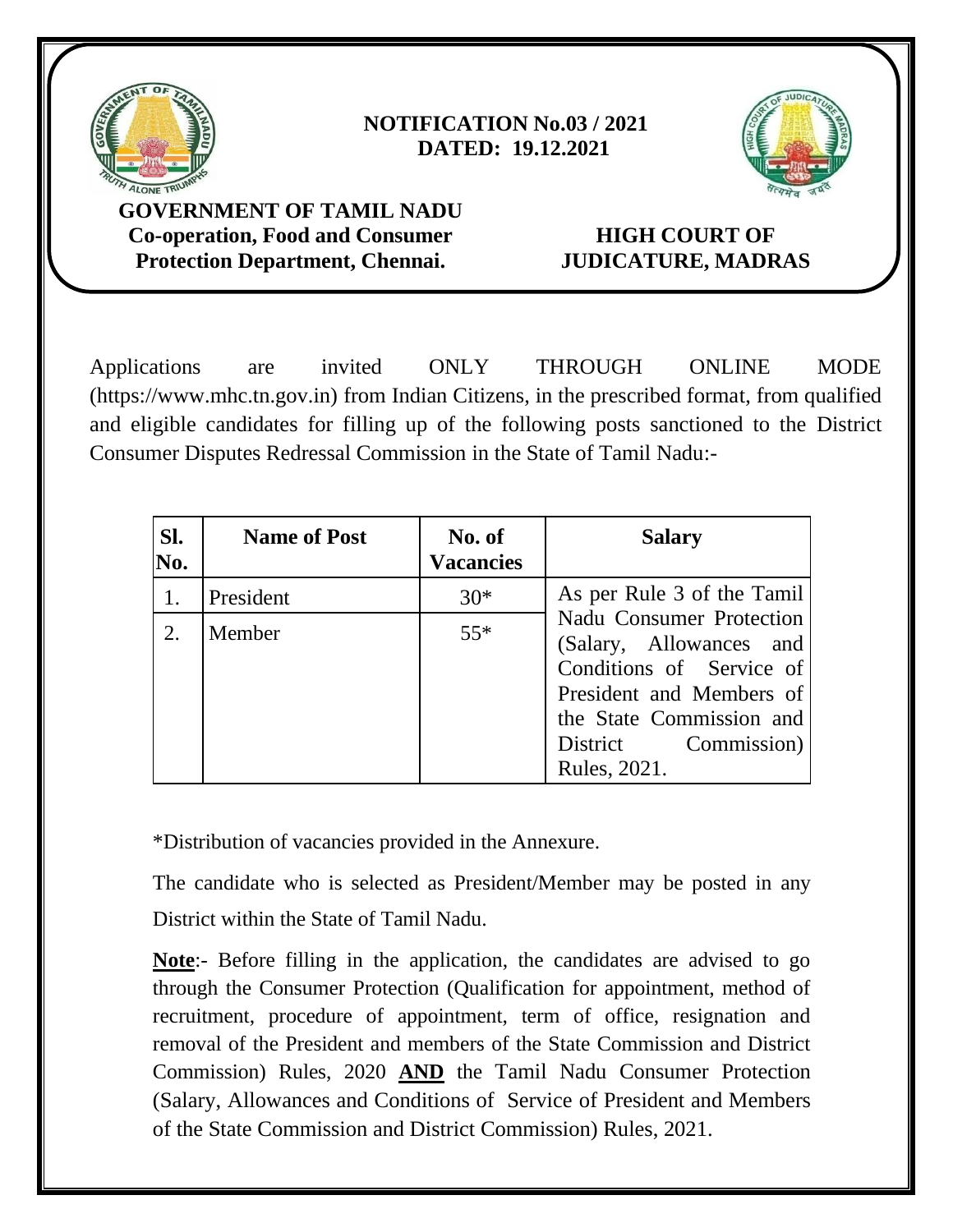## **2. Age:- (as on 01.07.2021)**

A Candidate (applying for the post of Member) must have attained the age of 35 years.

## **Explanation**:-

Applicants should not have been born on or after 02.07.1986.

## **3. Minimum Eligibility :**

- **(a)** The candidate applying for the post/s notified above, must necessarily know to read, write and speak Tamil.
- **(b) President**:- The Candidate is, or has been, or is qualified to be a District Judge.

**(c) Member**:- The candidate should possess a Bachelor's Degree from a recognised University and is a person of ability, integrity and standing, and having special knowledge and professional experience of not less than fifteen years in consumer affairs, law, public affairs, administration, economics, commerce, industry, finance, management, engineering, technology, public health or medicine.

### **Note:-**

(i) As per Rule 4(3) of Consumer Protection (Qualification for appointment, method of recruitment, procedure of appointment, term of office, resignation and removal of the President and members of the State Commission and District Commission) Rules, 2020, atleast one member or the President of the District Commission shall be a woman.

(ii) In case of serving officials, they can submit their on-line applications directly, after duly informing their Head of Department / Appointing Authority in writing.

**(d)** Physically Handicapped candidates who can perform the physical activities mentioned in proviso to Rule 10 of the Tamil Nadu State Judicial (Cadre and Recruitment) Rules, 2007, alone are eligible to apply.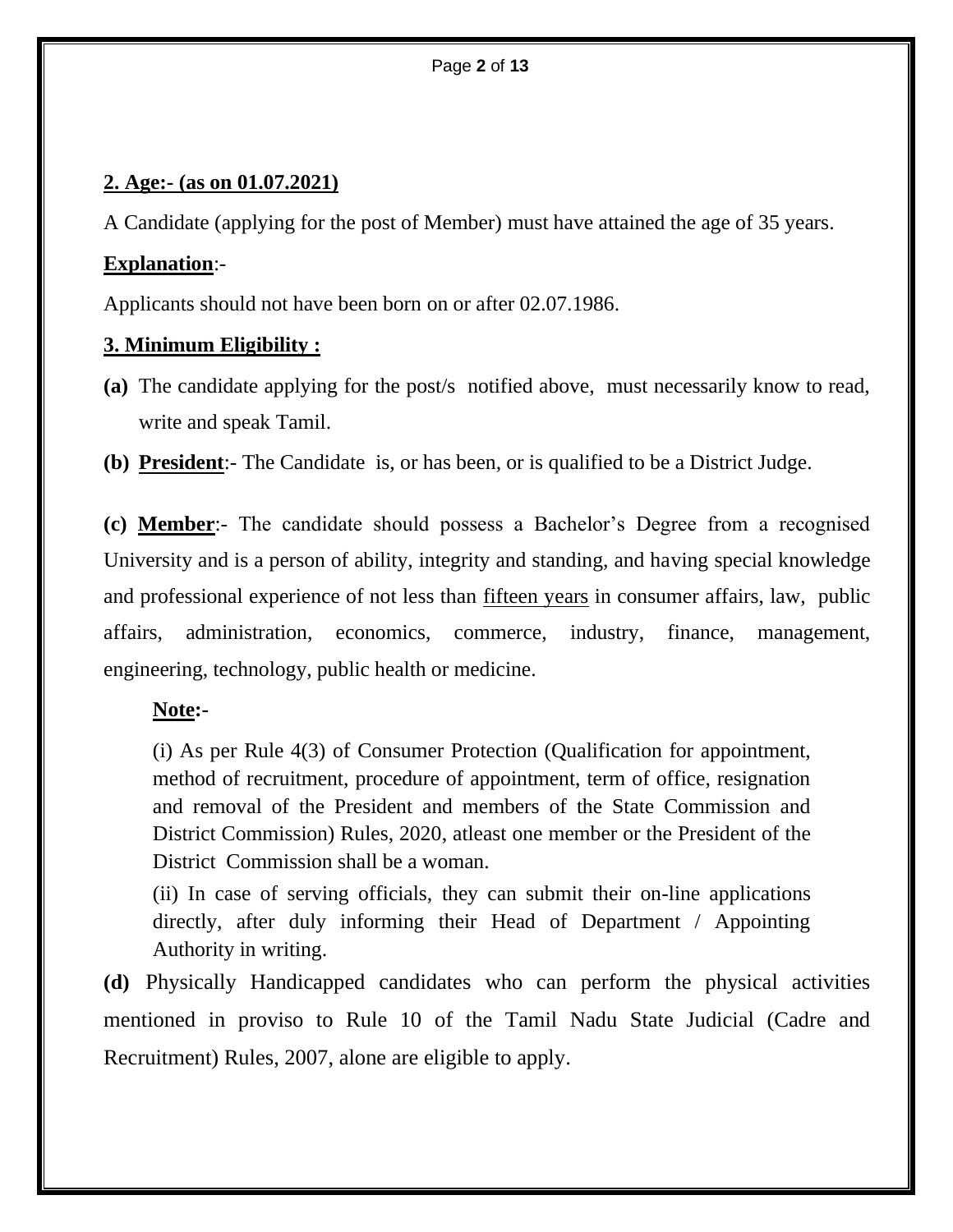# **3. Term of Office:-**

The selected President / Member of the District Consumer Disputes Redressal Commission in the State of Tamil Nadu shall hold office for a term of four years or upto the age of sixty five years, whichever is earlier and shall be eligible for reappointment for another term of four years subject to the age limit of sixty five years, and such reappointment is made on the basis of the recommendation of the Selection Committee.

# **4. Fees:-**

Rs.1,000/- (Rupees one thousand only) for each post.

## **5. Scheme of Examination:-**

The selection of candidates will be based on:

## **(a) Written Examination (75 marks):**

| <b>MODE OF</b><br><b>EXAMINATION</b>               | <b>DURATION</b> | <b>MAXIMUM</b><br><b>MARKS</b> | <b>MINIMUM</b><br><b>QUALIFYING</b><br><b>MARKS</b> |
|----------------------------------------------------|-----------------|--------------------------------|-----------------------------------------------------|
| Examination<br>Written<br>(Objective Type $-$ OMR) | 2 hours         | 75                             | 30                                                  |

The written Examination consists of 75 multiple choice objective type questions. **The question papers will be in bi-lingual i.e, in English and Tamil. In case of any inconsistency between English and Tamil versions of the questions, the English version will prevail over the Tamil version.** The candidates will be called upon for viva-voce test based on the marks secured in the written examination and the marks obtained in the Written Examination shall be taken into account for determining the order of merit for final selection of the candidates.

# **Syllabus for Written Examination for the post of President:**

- 1. The Constitution of India
- 2. Civil Procedure Code, 1908
- 3. The Indian Evidence Act, 1872
- 4. The Consumer Protection Act, 2019
- 5. Sale of Goods Act, 1930.
- 6. Indian Contract Act, 1872
- 7. Current Affairs / General Knowledge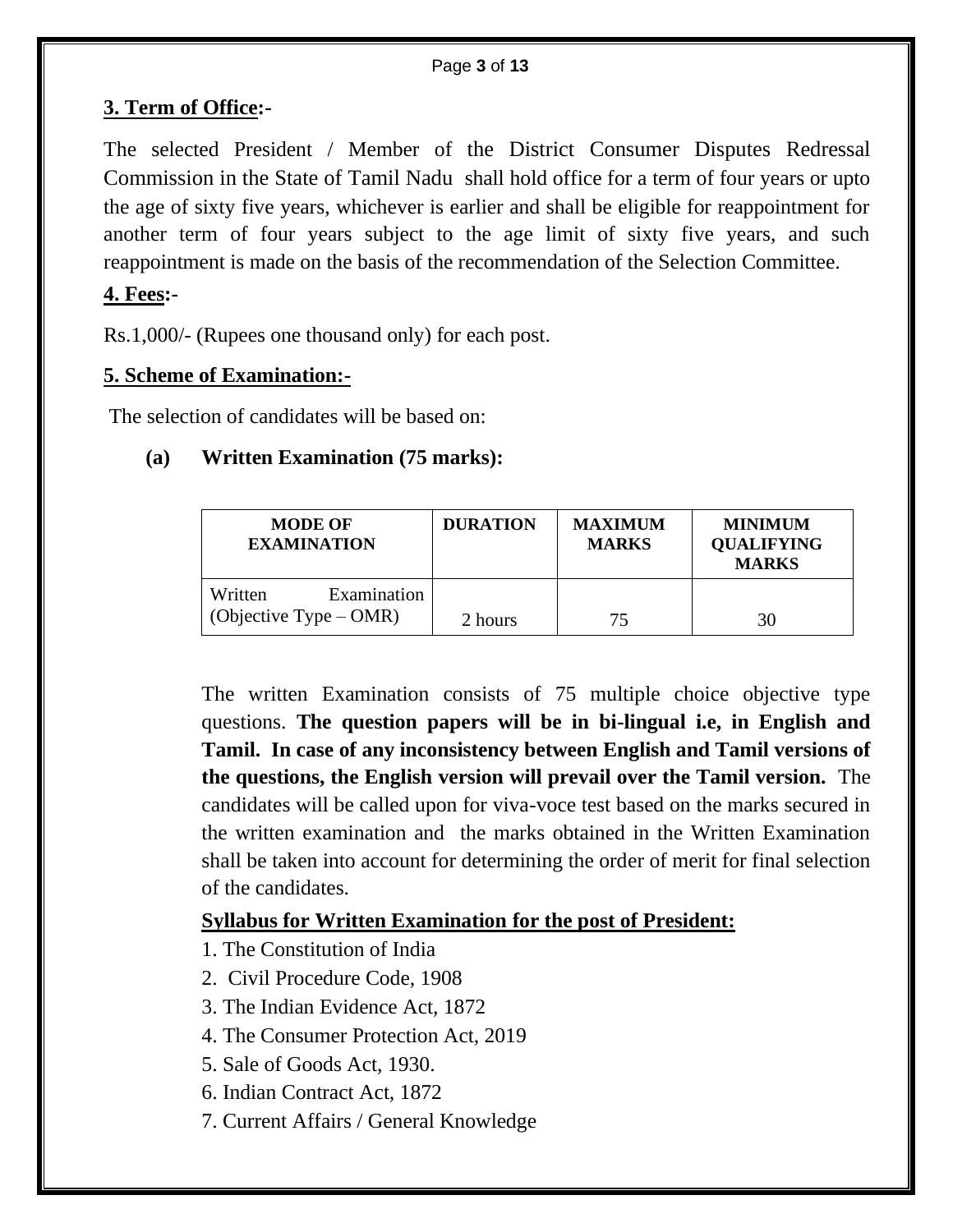### Page **4** of **13**

8. Aptitute test (Abstract Reasoning / Spatial Reasoning / Verbal Ability / Logical and Critical Reasoning / Visual Reasoning / Problem – solving abilities / Decision making and Judgment etc.)

### **Syllabus for Written Examination for the post of Member:**

1. The Consumer Protection Act, 2019

2. Current Affairs / General Knowledge

3. Aptitute test (Abstract Reasoning / Spatial Reasoning / Verbal Ability / Logical and Critical Reasoning / Visual Reasoning / Problem – solving abilities / Decision making and Judgment etc.)

# (b) **Viva-voce. (for 25 marks) (minimum qualifying marks 8)**

The candidates for viva-voce will be shortlisted based on the marks secured in the Written Examination in the ratio of 1:5 or such other ratio as may be determined by the Selection Committee. Such shortlisting will be done based on the marks obtained in the written examination, fulfillment of eligibility criteria, experience and achievements of the candidates, as stated by them, with proof, in their applications. The decision of the Selection Committee in this regard shall be final and no correspondence in this regard will be entertained.

The object of the viva-voce test is to assess the suitability of the candidate, for judging their mental alertness, general knowledge, clear and logical exposition, attitude, ethics, power of assimilation, power of communication, character, intellectual depth, his/her tact and ability to handle various situations in the Court / Administrative / Management Skills.

- **(c)** Hall Ticket for written examination / viva voce will not be sent by post. The candidates should download the Hall Tickets only from the website https://www.mhc.tn.gov.in.
- **(d)** The Government reserves the right either to postpone or cancel this notification at any point of time without assigning any reason.
- **(e)** No TA / DA / Accommodation / Conveyance will be provided to the Candidates who are required to attend the Written Examination / Oral Test.

# **6. Certificate of Physical Fitness**:-

The candidates selected for appointment to the above posts, will be required to produce a Certificate of Physical Fitness as indicated in the Annexure-B.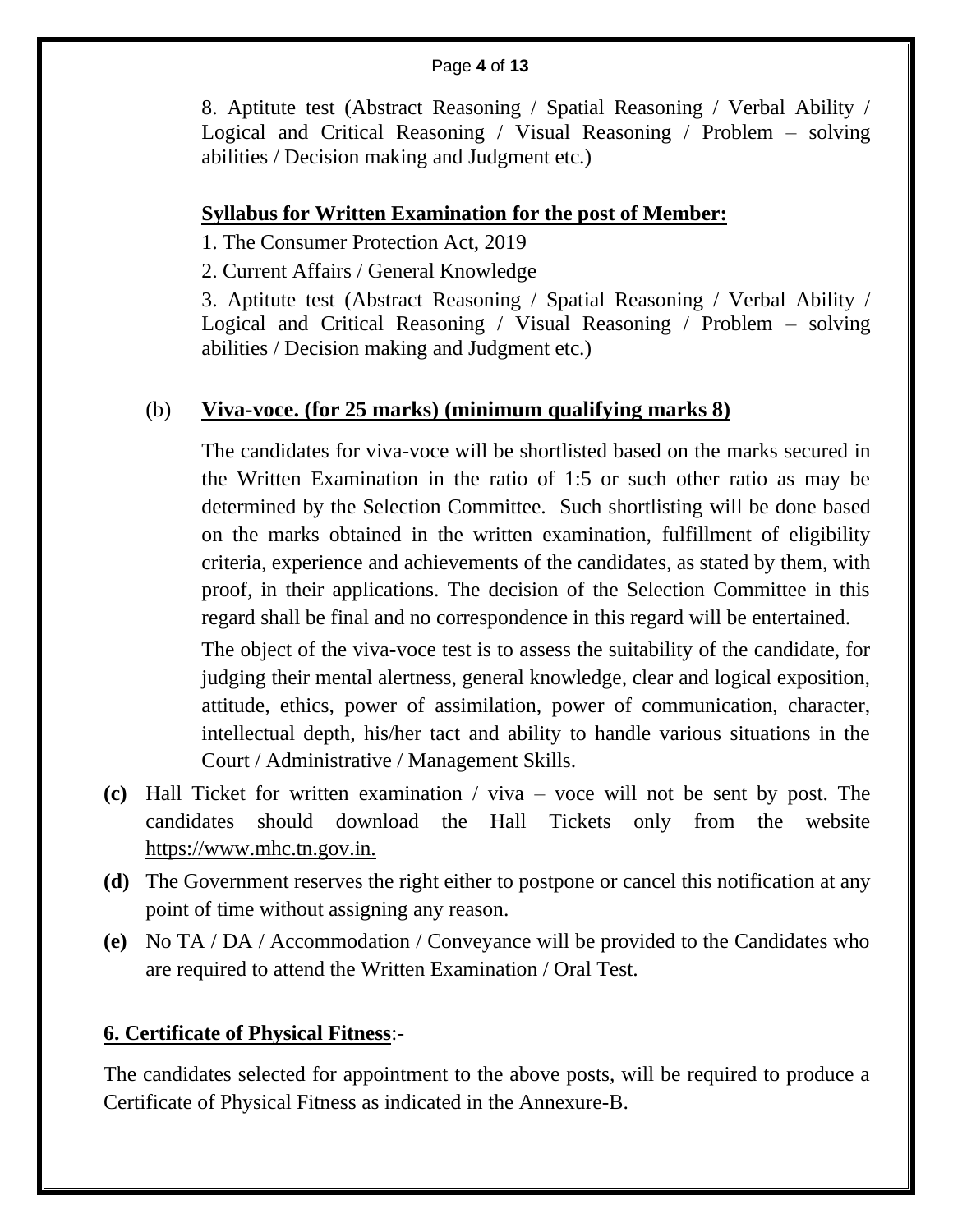## **7. General Instructions:-**

- **(a)** Any application, even under the Right to Information Act, seeking any information will not be entertained till the completion of the entire Recruitment Process.
- **(b)** The decision of the Selection Committee in respect of all matters pertaining to this Recruitment Process would be final and binding on all Candidates.
- **(c)** The information regarding the details of marks awarded to the candidates, heading wise, if any, in the Viva-voce will not be furnished to any one even under RTI.

## **8. Disqualifications:-**

A person shall be disqualified for appointment to the posts notified above, if he –

- **(1)** has been convicted and sentenced to imprisonment for an offence which involved moral turpitude; or
- **(2)** has been adjudged to be an insolvent; or
- **(3)** is of unsound mind and stands so declared by a competent court; or
- **(4)** has been removed or dismissed from the service of the State Government or Central Government or a body corporate owned or controlled by such Government; or
- **(5)** has, in the opinion of the State Government, such financial or other interest as is likely to prejudicially affect his functions.

# **9. Oath of Office and Secrecy:-**

Every person appointed as President / Member in the District Consumer Disputes Redressal Commission in the State of Tamil Nadu shall, before entering upon the office, make and subscribe an oath of office in Form- I and Oath of secrecy in Form-II as annexed to the Tamil Nadu Consumer Protection (Salary, Allowances and Conditions of Service of President and Members of the State Commission and District Commission) Rules, 2021.

**The applications are liable to be summarily rejected, without any intimation, if found not conforming to the instructions given herein.**

> Member-Convener, Additional Chief Secretary to Government, Co-operation, Food and Consumer Protection Department, Chennai – 600 009.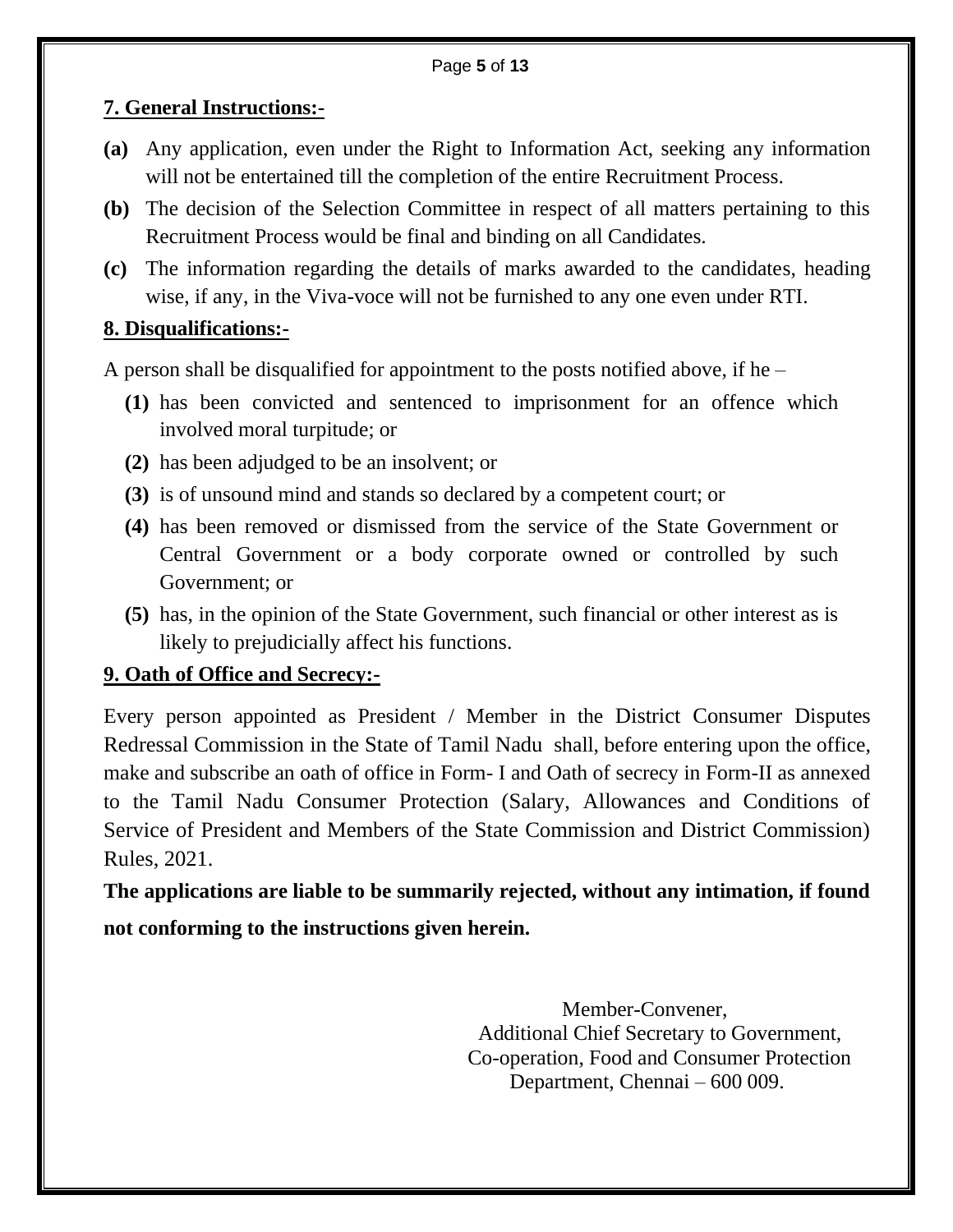### Page **6** of **13**

# **ANNEXURE - A**

| Sl.No          | Name of the District commission | Vacancies for the posts of |                  |
|----------------|---------------------------------|----------------------------|------------------|
|                |                                 | President                  | Member           |
| 1              | Namakkal                        | 1                          | $\overline{2}$   |
| $\overline{2}$ | Ariyalur                        | 1                          | $\overline{2}$   |
| 3              | Tiruppur                        | 1                          | $\overline{2}$   |
| 4              | Krishnagiri                     | 1                          | $\overline{2}$   |
| 5              | The Nilgris                     | 1                          | $\mathbf{2}$     |
| 6              | Chennai (North)                 | 1                          | $\overline{c}$   |
| 7              | Thanjavur<br>&                  | $\mathbf{1}$               | $\overline{2}$   |
|                | Pudukottai                      | Thanjavur &                |                  |
|                |                                 | Pudukottai                 | (Pudukottai)     |
| 8              | Tiruvallur                      | 1                          | $\overline{2}$   |
| 9              | Villpuram                       | 1                          | $\overline{2}$   |
| 10             | Tuticorin                       |                            | $\overline{2}$   |
| 11             | Tiruvannamalai                  | 1                          | $\overline{2}$   |
| 12             | Chennai (south)                 | 1                          | $\overline{2}$   |
| 13             | Trichirapalli                   | 1                          | $\overline{2}$   |
| 14             | Nagapattinam                    | 1                          | $\overline{2}$   |
| 15             | Salem                           | $1*$                       | 1                |
| 16             | Sivagangai<br>$\&$              | $\mathbf{1}$               |                  |
|                | Ramanathapuram                  | Sivagangai &               | $\overline{2}$   |
|                |                                 | Ramanathapuram             | (Ramanathapuram) |
| 17             | Srivilliputhur                  |                            | 2                |
| 18             | Dindugal                        | 1                          | $\overline{2}$   |
| 19             | Theni                           | 1                          | $\overline{2}$   |
| 20             | Tiruvarur                       | 1                          | $\overline{2}$   |
| 21             | Vellore                         | 1                          | $1 + 1*$         |
| 22             | Nagercoil                       |                            |                  |
| 23             | Madurai                         | 1                          | $\overline{2}$   |
| 24             | Erode                           | 1                          | $\overline{2}$   |
| 25             | Perambalur                      | 1                          | $\overline{c}$   |
| 26             | Karur                           | $\mathbf{1}$               | $\mathbf 1$      |
| 27             | Cuddalore                       | $1*$                       | $\overline{2}$   |
| 28             | Coimbatore                      | $\mathbf{1}$               | $\overline{2}$   |
| 29             | Tirunelveli                     | $\mathbf{1}$               | $\boldsymbol{0}$ |
| 30             | Chengalpattu                    | $1*$                       | $\overline{2}$   |
|                | <b>TOTAL</b>                    | 30                         | 55               |

**Note:** \* Ensuing vacancies [one post of president in Salem, Cuddalore & Chengalpattu District and one post of member in Vellore District] will be filled up as and when vacancy arises.

\*\*\*\*\*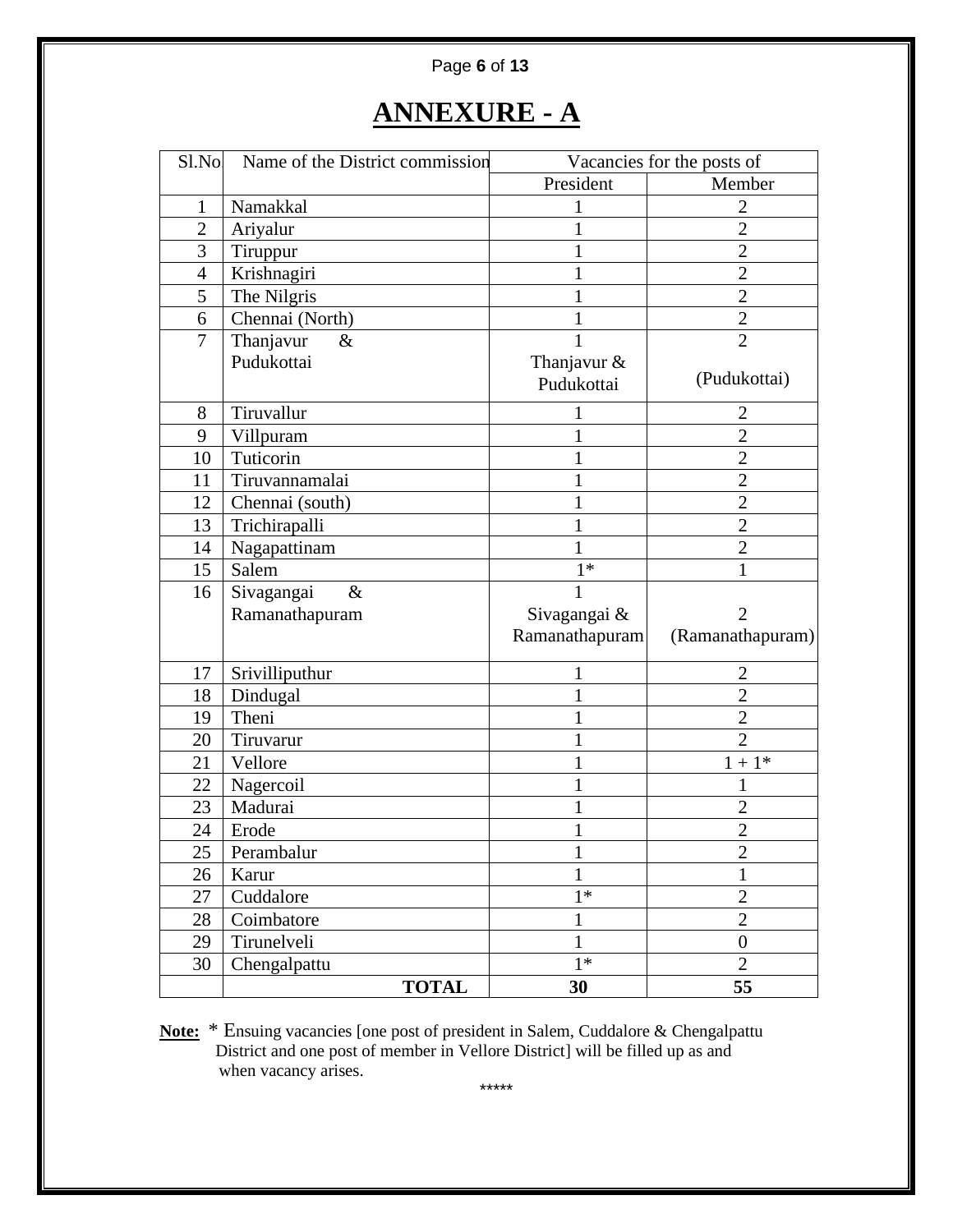### Page **7** of **13**

### **ANNEXURE – B**

### **CERTIFICATE OF PHYSICAL FITNESS**

I hereby certify that I have examined Shri./Smt./Ms........................................................... and I have not discovered that he/she has any disease (communicable or otherwise), constitutional weakness or bodily infirmity, except ........................................................... . I do not consider this a disqualification for his / her for employment as member in the State / District Consumer Disputes Redressal Commission for a period of four years or up to the age of sixty five years, whichever is earlier.

Date:..............

Signature of candidate.

Signature. Designation. (Civil Surgeon / District Medical Officer).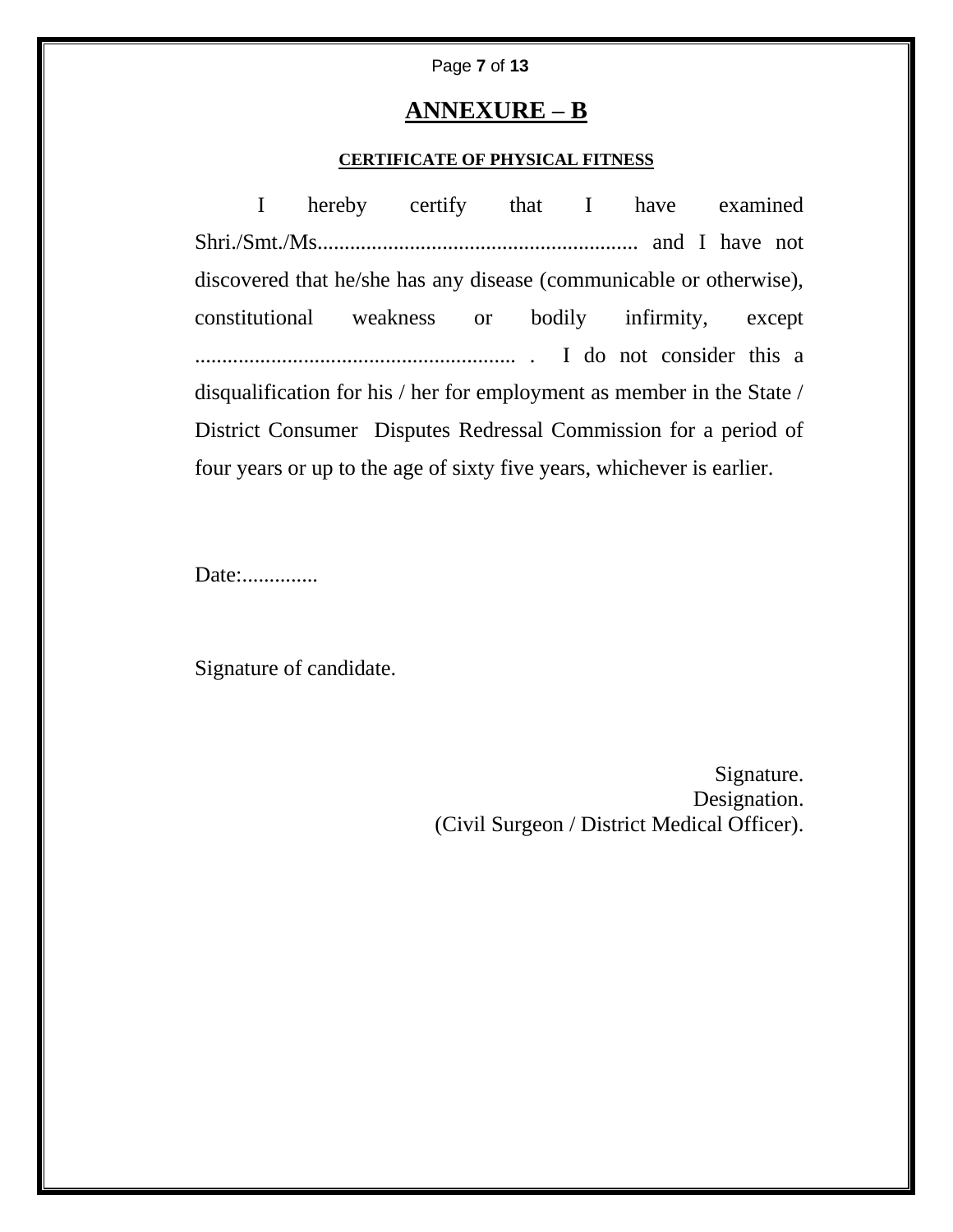### Page **8** of **13**

### **COMMON INSTRUCTIONS TO CANDIDATES APPLYING FOR THE POSTS OF 'PRESIDENT' AND 'MEMBER' IN THE DISTRICT CONSUMER DISPUTES REDRESSAL COMMISSION IN THE STATE OF TAMIL NADU**

# **(Notification No.03/2021 dated 19.12.2021)**

## 1. **FOR REGISTRATION:** The applicants are required to visit https:/[/www.mhc.tn.gov.in](http://www.mhc.tn.gov.in/) and enter the following details in the 'Register yourself' Column:-

- 1. Email ID
- 2. Mobile No
- 3. Name (As in the School Certificate or Govt. Gazette, if name changed)
- 4. Create New Password (password should be in alphanumeric, i.e., alphabetic and numeric)
- 5. Confirm Password
- 6. Captcha Code

After the applicants have successfully entered all the details, a message will appear in the screen as "You have successfully registered" and activation link will be sent to the Registered e-mail – I.D of the applicants.

The applicants should activate the link sent to their registered email I.D. by clicking the same. The applicants can login to the website by using their registered e-mail id as their user id and created password.

# **NOTE:**

- (i) Applicants are advised to have a valid Mobile Number / valid personal E-mail ID. In case the applicants do not have a valid email ID/Mobile Number, they should create their own email ID and obtain mobile number before applying online and must keep the email account/mobile number active throughout the selection process.
- (ii) The Government / Judicial Recruitment Cell, High Court, Madras will not be responsible in any manner, for non delivery of SMS/email at any stage either due to non-lifting of the mobile phone or if the same is out of coverage area or is out of order due to some technical fault on the part of the candidate or service provider.
- (iii) The Government / Judicial Recruitment Cell, High Court, Madras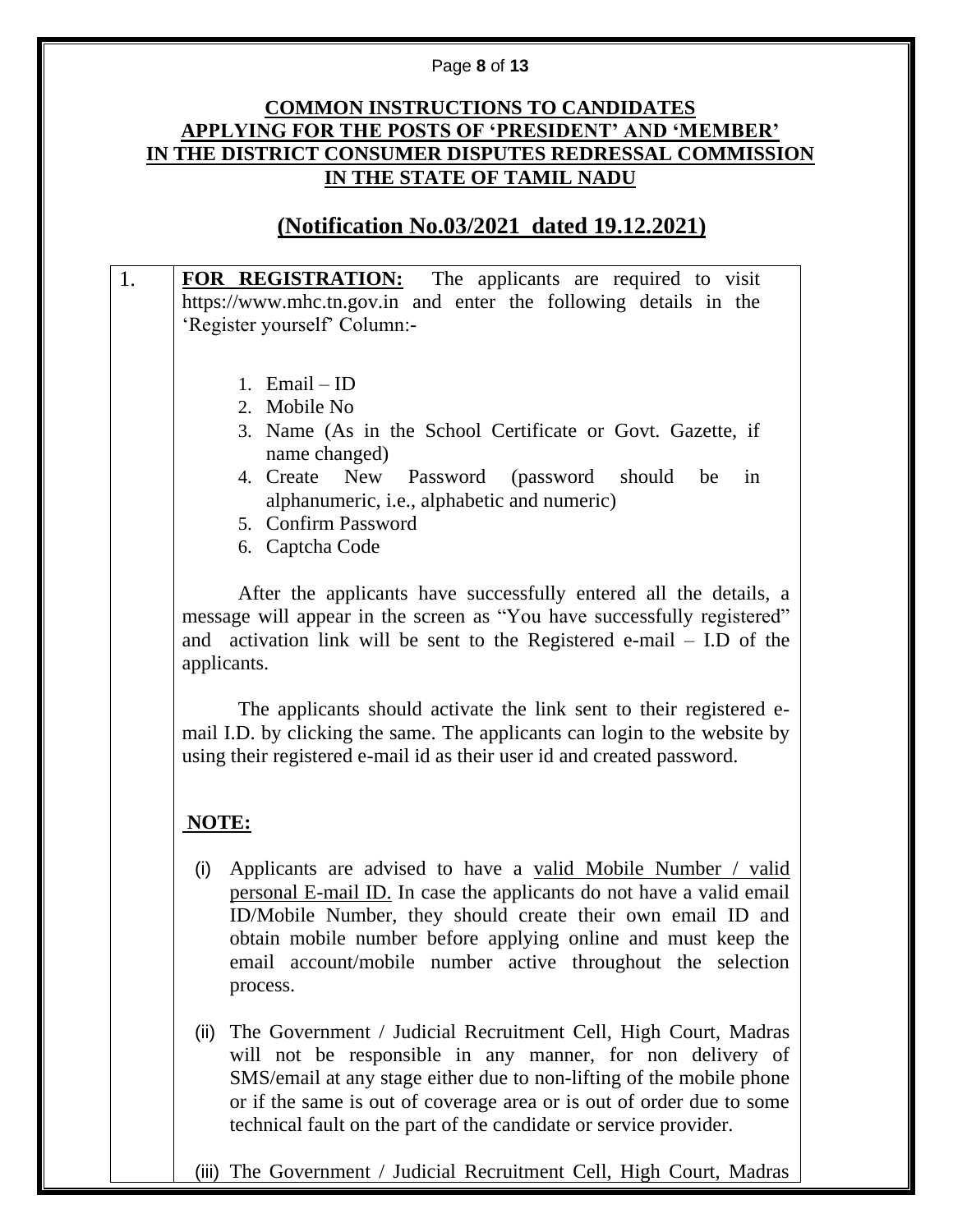|    | Page 9 of 13                                                                                                                                                                                                                                                                                                                                                                                                                    |  |
|----|---------------------------------------------------------------------------------------------------------------------------------------------------------------------------------------------------------------------------------------------------------------------------------------------------------------------------------------------------------------------------------------------------------------------------------|--|
|    | will not be responsible in case of any communication not reaching<br>the applicant due to defect in given address, email ID, mobile<br>number, etc.                                                                                                                                                                                                                                                                             |  |
| 2. | (i) STEP ONE (PERSONAL INFORMATION): The applicants shall<br>fill their personal information as required in the application form. They<br>shall upload their scanned copy of passport size photograph of high<br>contrast and their full signature in Tamil or English. After submitting the<br>personal information, the candidate shall select 'SAVE/NEXT STEP'<br>button to complete step-1 and proceed to step-2.<br>Note:- |  |
|    | (For photograph, the size of the file should be between 20 KB and 50 KB<br>with dimensions of 230 pixels height and 200 pixels width. For signature,<br>it should be between 10 KB and 20 KB with dimensions of 60 pixels<br>height and 140 pixels width)                                                                                                                                                                       |  |
|    | (ii) STEP TWO (EDUCATIONAL QUALIFICATION DETAILS):<br>The applicants shall fill the educational particulars as required in the<br>After submitting the educational particulars and<br>application form.<br>uploading the necessary educational, professional documents, service<br>particulars, experience certificate in the enlisted fields / experience in                                                                   |  |
|    | bar and any other accomplishments/information, they shall select<br>"SAVE/NEXT STEP" button to complete step -2 and proceed to step-3.                                                                                                                                                                                                                                                                                          |  |
|    | (iii) STEP THREE (ADDITIONAL INFORMATION): The applicants                                                                                                                                                                                                                                                                                                                                                                       |  |
|    | shall fill the Additional information as required in the application form.                                                                                                                                                                                                                                                                                                                                                      |  |
|    | After submitting the requisite particulars, they shall select "SAVE/NEXT"                                                                                                                                                                                                                                                                                                                                                       |  |
|    | <b>STEP</b> " button to complete step -3 and proceed to step-4<br>(iv) STEP FOUR (DECLARATION): The applicants shall fill the                                                                                                                                                                                                                                                                                                   |  |
|    | declarations as required in the application form. After completing the<br>declaration form, they shall select "NEXT STEP" button to complete<br>step $-4$ .                                                                                                                                                                                                                                                                     |  |
|    | (v) STEP FIVE (CONFIRM YOUR DETAILS):                                                                                                                                                                                                                                                                                                                                                                                           |  |
|    | On completion of step-4, the details furnished by the applicants in<br>(i)<br>steps 1 to 4 appear on the screen as preview. The applicants shall<br>carefully peruse the details furnished and confirm the same by<br>selecting "SUBMIT" button.                                                                                                                                                                                |  |
|    | Before proceeding to next step, if the applicant intends to make any<br>(ii)<br>correction or modification in the details furnished in the previous<br>step, they can select "PREVIOUS STEP" and make necessary<br>modification.                                                                                                                                                                                                |  |
|    | (iii) When the applicants choose "SUBMIT" button, a pop up dialogue<br>box will appear and indicate to the applicants that if they choose to<br>select "OK" option, they will not be permitted to make any<br>alterations/changes or edit the details provided by them and if the<br>applicants want to edit the information provided by them, they shall<br>select the "CLOSE" option to cancel and go back to previous steps. |  |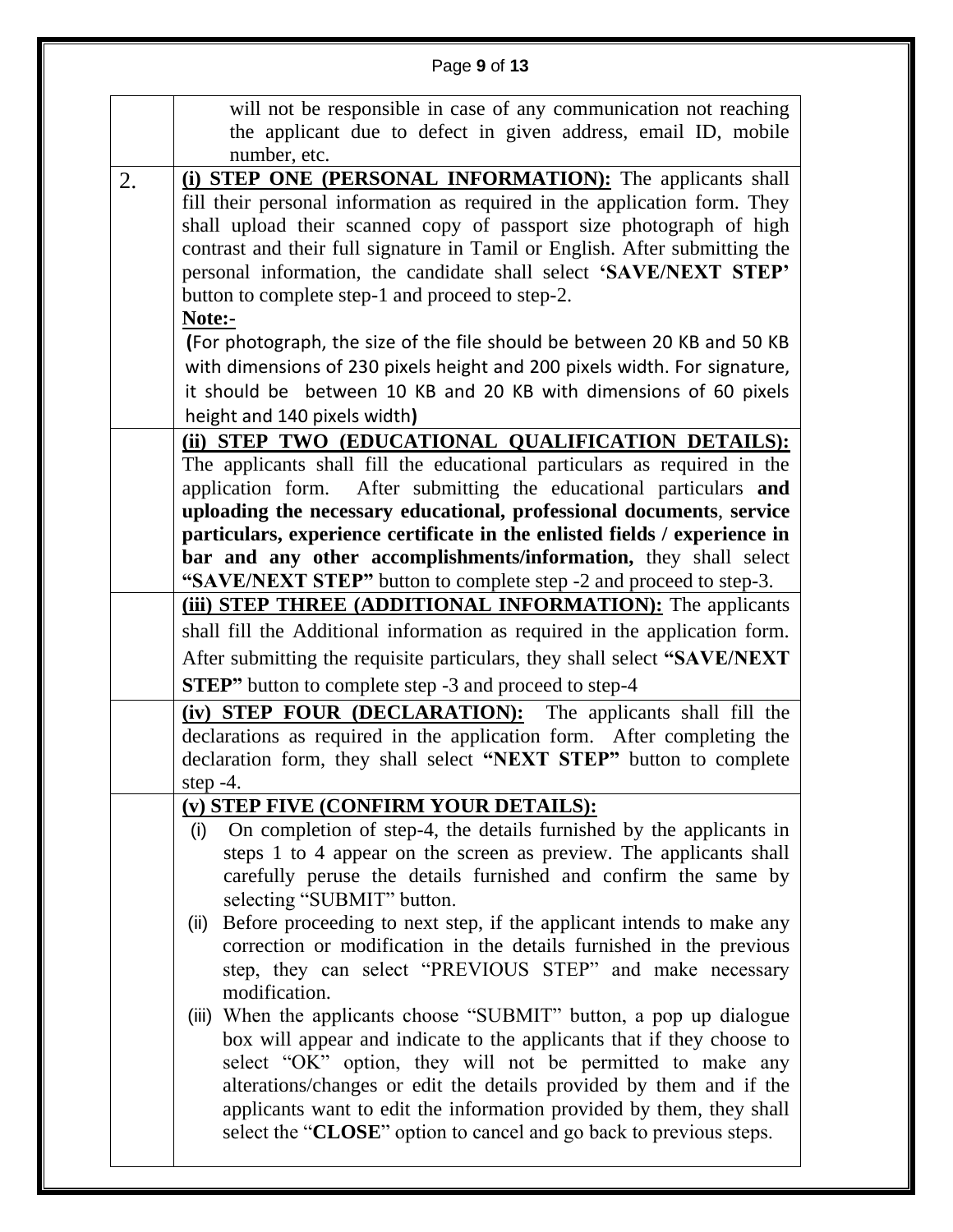### Page **10** of **13**

For payment of examination fee, a dialogue box with three options namely, 1**.View**, 2. **Download Challan, 3. Upload challan** will appear and under the status column, "application is submitted, payment pending" will appear.

 The applicants shall select the "**download"** challan option. A challan containing the required details of the applicant will be generated automatically. The applicant shall take the printout of the challan and shall make the payment, following the procedure mentioned in '**Mode of Payment of examination fees' below.**

### **MODE OF PAYMENT OF EXAMINATION FEES:-**

After submission of application, the applicant shall take printout of 'Challan' that is generated and remit the requisite fees along with service charges levied by the **"Indian Bank"** before the last date prescribed for remittance of fee, at any branch of Indian Bank. The branch concerned will retain the Bank Copy of the 'Challan' and return the "Applicant Copy and High Court's Copy" to the applicant, which shall be retained by the applicant and cited for all future references/disputes regarding the payment of fee and produce the same as and when required.

- (iv) After making payment, the applicants shall select the Upload challan option and fill the particulars of the challan and upload the copy of the same (in JPEG picture format)(**size:below 150kb**) to complete the process. On completion, a message that **"the application has been successfully submitted"** will appear on the screen.
- (v) The applicants who wish to peruse and take printout of their filled-in application form shall select the view option and download their application in PDF form.
- (vi) The applicants need not send the print out of the application form to the undersigned or to the Judicial Recruitment Cell, High Court, Madras.

### **NOTE:**

All the particulars mentioned in the online application including name of the applicant, post applied for, educational qualifications, date of birth, address, e-mail ID etc. will be considered as final and no modification will be allowed after submission of the online application. Since certain fields are mandatory and cannot be edited, applicants are requested to fill the online application form with utmost care and caution as no correspondence regarding change of details will be entertained.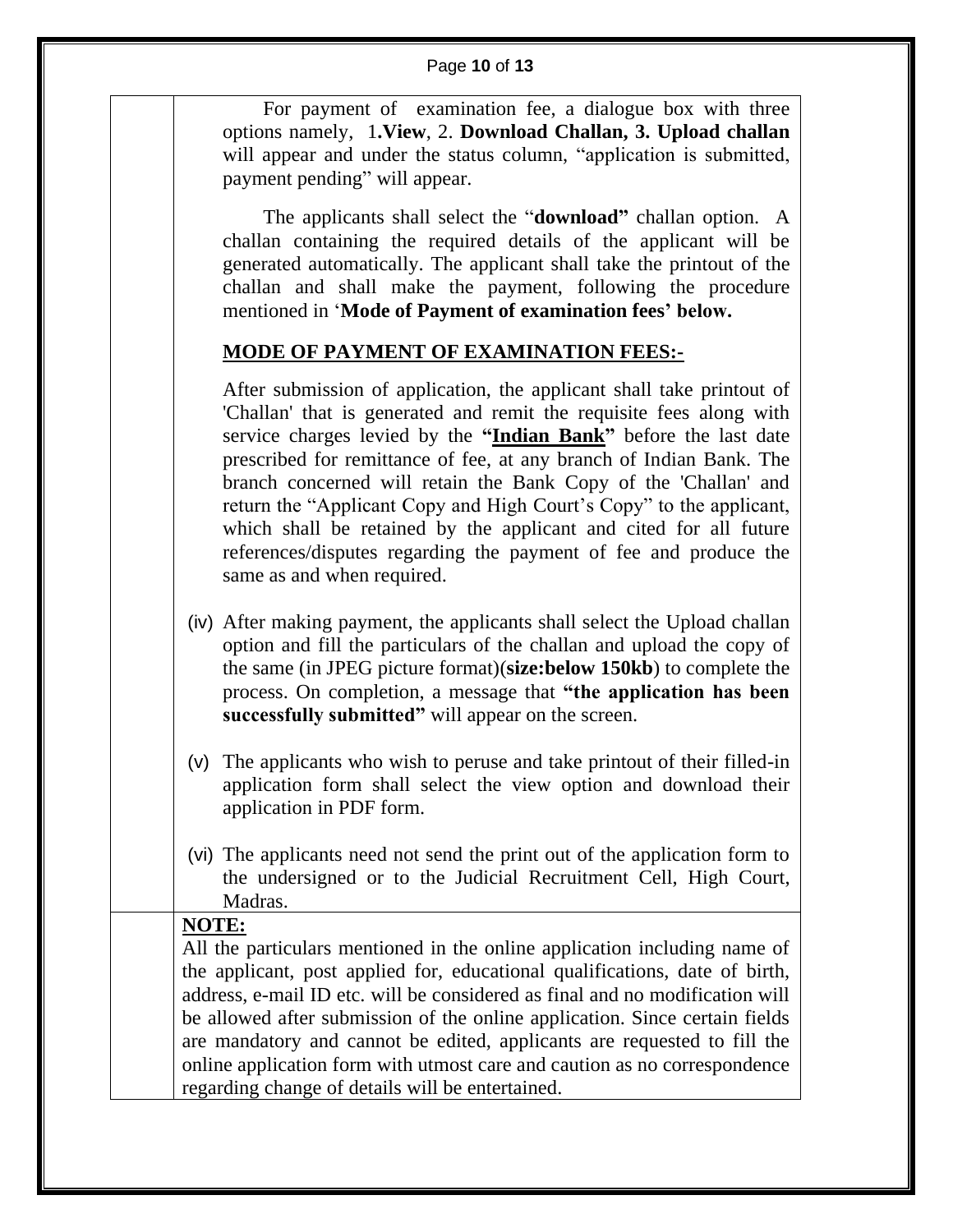### **3. GENERAL INSTRUCTIONS:**

(a) The candidate will be supplied with Question Booklet 10 minutes before commencement of the Examination. Before writing or shading the answer, candidate should ensure that all the questions are there in seriatim without any omission and there are no blank pages in Question Booklet. Correct Booklet Series number which is used by the applicant should be written in OMR Answer Sheet. If any defect is noticed in the Question Booklet or OMR Sheet after the commencement of Examination, it will not be replaced.

(b) Candidates should carry only Ball Point Pen (Blue or Black) and Hall Ticket inside the examination Hall. Other materials are not allowed into the examination hall.

(c) Candidates must write their Register Number in the space provided in the Question Booklet.

(d) Candidates should not remove or tear off any sheet from the Question Booklet and they are not allowed to take the Question Booklet and the Answer Sheet out of the Examination Hall during the time of examination. Candidates would be permitted to take the Question Booklet only after the Examination is completed.

(e) Personalized OMR Answer Sheet of the Candidates will be supplied by the Room Invigilator for answering the Questions. Candidate must shade their Question Booklet number and question booklet series in the space provided, without fail, with Blue or Black ink Ball point pen only.

(f) The Optical Mark Reader (OMR) Answer sheet should be handled carefully by the candidates. They are advised not to fold, wrinkle, damage or tear OMR sheet under any circumstances. Further, the candidates are advised not to scribble or make any marks in the OMR sheet except for marking the answers at the appropriate place. Moreover, candidates are advised to fill up information and darken all the Relevant Bubbles on the OMR Answer sheet carefully. They will not be given a second blank Optical Mark Reader (OMR) answer sheet under any circumstances. Any violation of these instructions will automatically lead to the invalidation of the OMR Answer sheet.

(g) If any wrong entry is made while filling up/darkening the Question Booklet Numbers/Series, Penalty will be awarded as the Judicial Recruitment Cell, High Court, Madras as deems fit.

(h) Candidate must affix his/her signature in the box provided in the OMR Answer Sheet.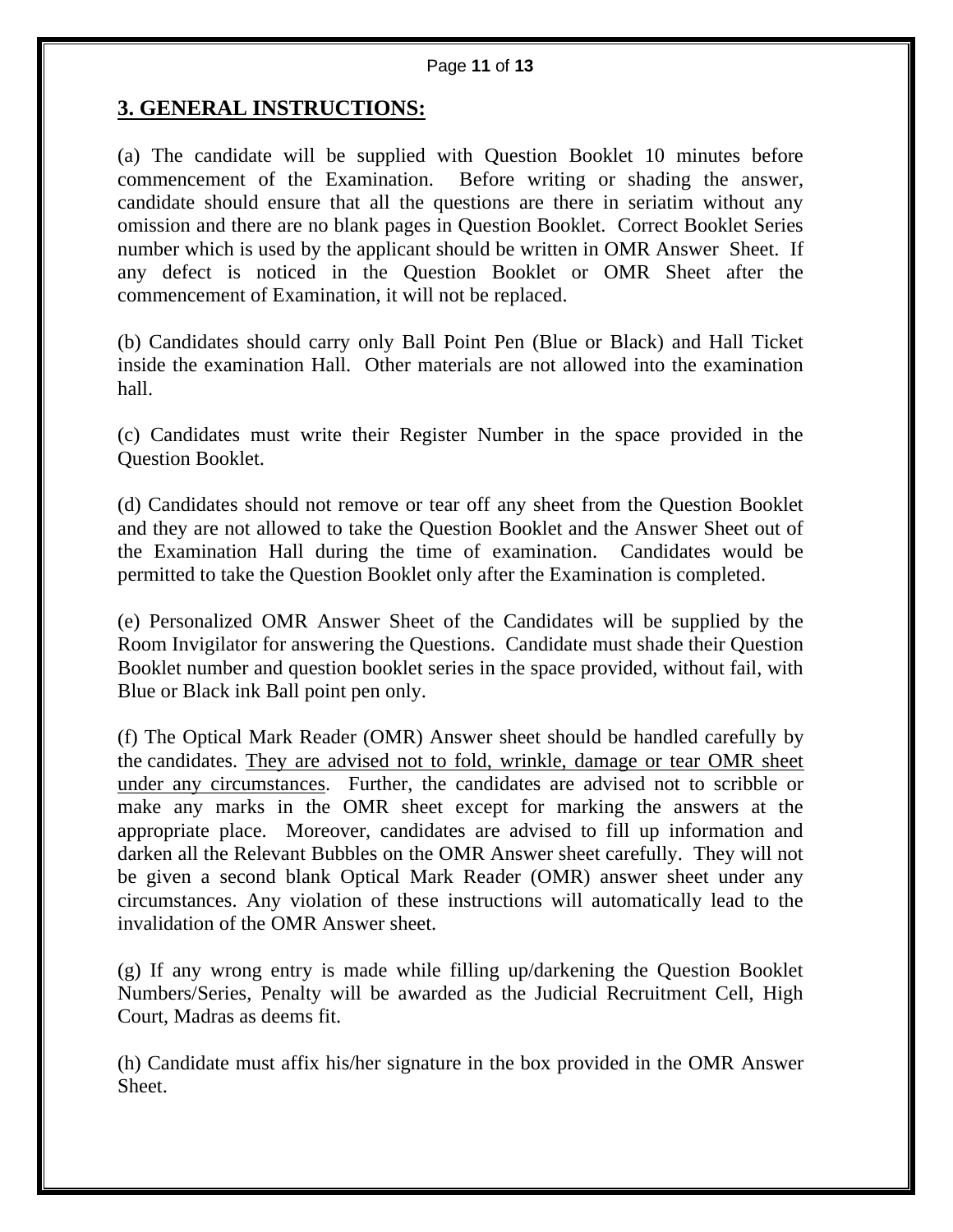### Page **12** of **13**

(i) Please ensure that you have returned the OMR Answer Sheet to the Invigilator before leaving the Examination Hall after examination.

(j) In case of any ambiguity with respect to darkening of bubbles, the decision of the Judicial Recruitment Cell, High Court, Madras is final.

(k) Candidates are advised to mark only one bubble for each question in the OMR Sheet and shall not use tick mark or cross mark ( $\vee$  or *X*) in the bubble. Multiple marking will be treated as invalid, even if one of such shaded answer is correct.

(l) Applicants should shade the answer field (answer bubble) of OMR answer sheet completely, otherwise the answer will not be validated.

(m) If the question booklet number shaded by the candidate is not read by the OMR scanner, which may be due to improper or absence of shading of Question Booklet Number by the candidates, such answer sheets cannot be subjected to evaluation. Therefore, the said answer sheets will be invalidated.

(n) The answer sheet will be invalidated if the box for 'Question Booklet Series' is not shaded or incorrectly shaded in the OMR answer sheet and could not be identified even by physical verification of the answer sheet.

(o) Borrowing of any material, instruments from other candidates during the Exam session is strictly prohibited.

(p) Candidates are strictly prohibited from involving in any indiscipline or irregular practices like, consulting with other candidates, copying, allowing the other candidates to copy from their answer paper, carrying notes, seeking the help of an Invigilator / any outsider, etc. Any violation would lead to the candidates being expelled from the Examination Hall and invalidation of their Answer sheets. They will also be debarred from the present and future examinations.

(q) No candidate except physically handicapped candidate will be allowed to exceed the time limit allotted for answering the paper and no candidates will be allowed to leave the Examination hall before the closing time of the examination.

(r) At the end of the examination, OMR Answer Sheet should be returned to the Invigilator. Candidates are prohibited from taking with them, from the examination hall, any used / unused answer sheet / answer book supplied to them.

(s) It is cautioned that the candidates are required to write their Register No. only in the space provided for that purpose at the first cover-page. Writing of, his/her own name or roll no. or any mark of identification in any form or any Number or name or mark, by which the OMR answer sheet/ answer-book of a candidate may be distinguished/ identified from others, in any space other than the one provided for, is strictly prohibited and shall, in addition to other grounds, entail cancellation of